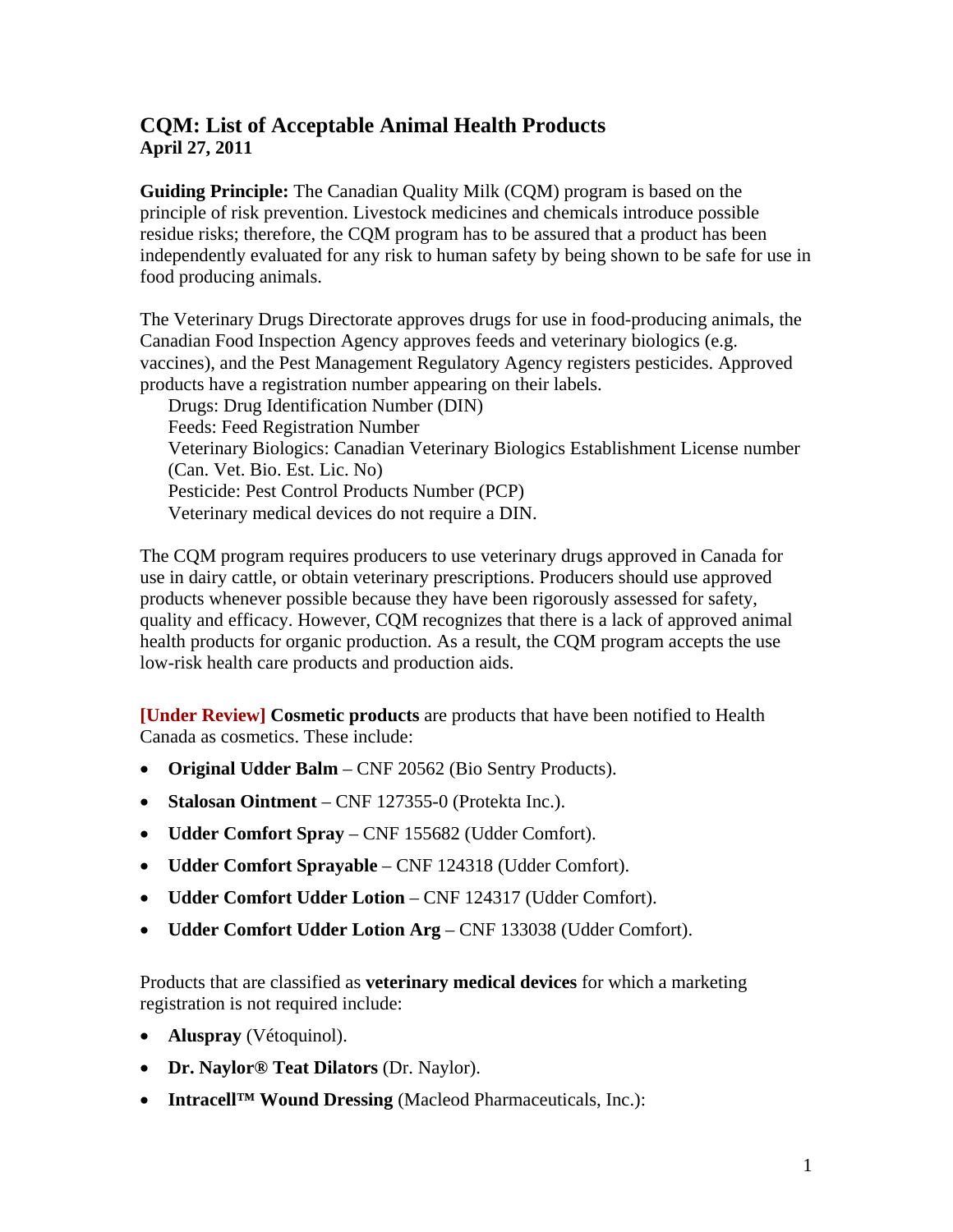• **OrbeSeal®** (Pfizer Animal Health).

**Low-risk health care products and production aids** administered either orally or topically containing substances that appear on the Permitted Substance Lists (http://www.inspection.gc.ca/english/fssa/orgbio/orgbioe.shtml) and/or excipients on the Natural Health Products Ingredient Database are permitted for use in CQM. **Please note** that products intended for injectable, intra-mammary and/or intra-uterine use are not considered low-risk. Producers should use an approved product or obtain a veterinary prescription for these uses.

**Please also note** that the following list does not construe a drug product marketing authorization for sale of these products in Canada.

The products with all ingredients appearing on the lists noted above are:

- **Activated Charcoal Paste** (First Priority, Inc.).
- **Cai-Pan® Mint Udder Cream** (Syrvet Canada Inc.).
- **Dynamint Udder Cream / Dynamint Sprayable** (Intregated Bio Systems Inc.).
- **Fresh Cow YMCP Plus (Canada)** (Pro-Ag).
- **Heat Wave 35** (Deto Aps).
- **Hoof-Sol Bath**  (Intracare BV).
- **Hoof-Sol Gel** (Intracare BV).
- **Hoof-Sol Liquid**  (Intracare BV).
- **Kling-on Blue** (FloChem Ltd).
- Lactaspray (Udder spray) (International Probiotech Inc).
- **Propeller** (SyrVet Canada Inc.).
- **UdderoClean**  (SyrVet Canada Inc.).
- **Udder Soothe** (Steuart Laboratories).
- **White Petroleum Jelly U.S.P.** (Vaseline).
- **X-Zelit** (Protekta Inc.).

Please note: this list is not all inclusive and it will be up-dated as other products are identified

**[CNF Products Under Review] Teat and Udder Products:** the CQM program requires producers to use an approved teat *sanitizer* before milking. Teat sanitizers must be approved by Health Canada, and, therefore, have a DIN. Products listed here are considered low-risk to use but do not qualify as sanitizers:

- **Bovitec** (Agrisan Specialty Chemical and Pharmaceutical).
- **Emerald** CNF 71814 (ABS Canada).